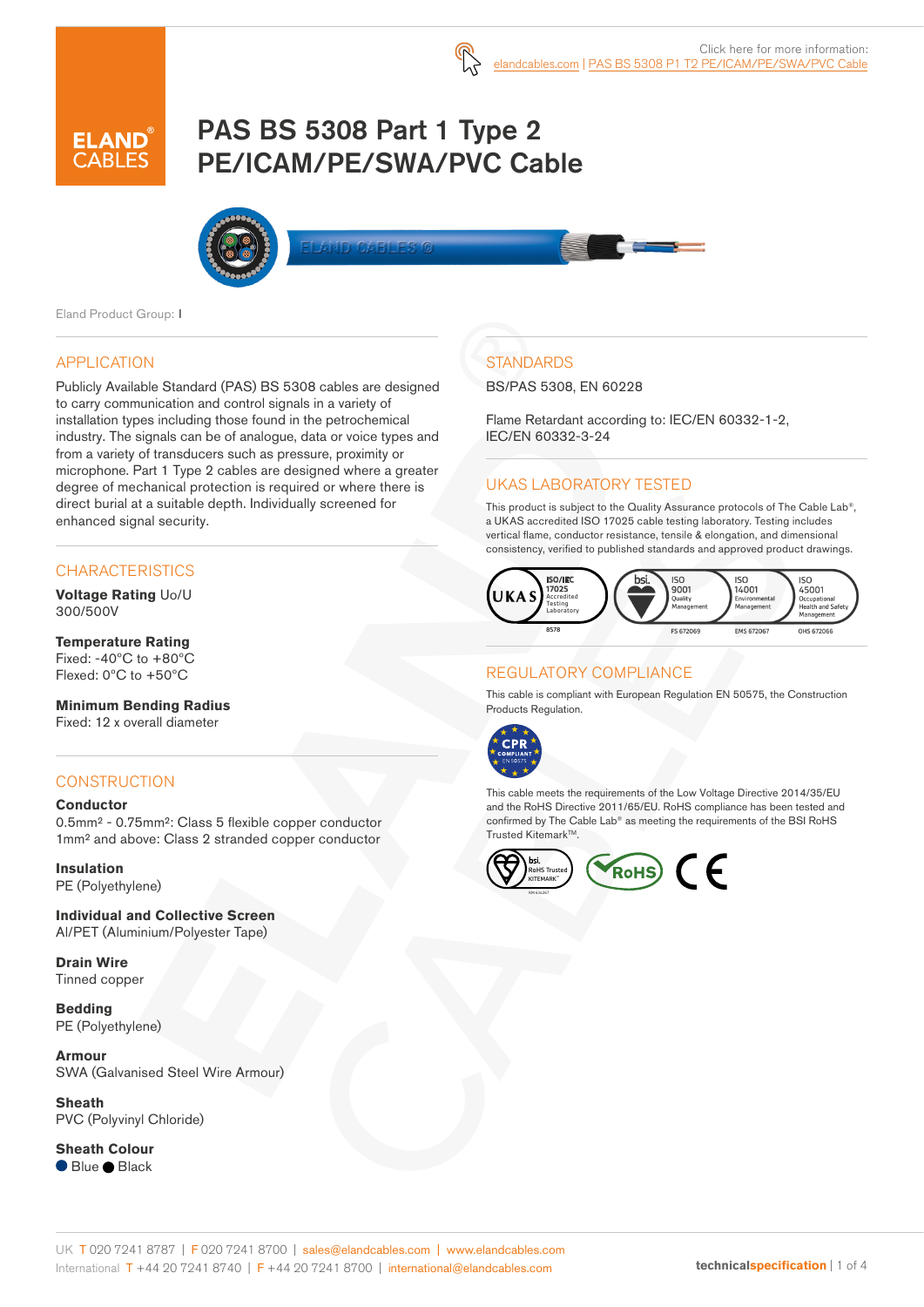### DIMENSIONS

| ELAND PART NO. | NO. OF<br><b>PAIRS</b> | NOMINAL CROSS SECTIONAL AREA<br>mm <sup>2</sup> | NOMINAL OVERALL DIAMETER<br>mm |
|----------------|------------------------|-------------------------------------------------|--------------------------------|
| I0205P1T2ICPE* | 2P                     | 0.5                                             | 15.3                           |
| I0275P1T2ICPE* | 2P                     | 0.75                                            | 16                             |
| I0210P1T2ICPE* | 2P                     | $\mathbf{1}$                                    | 15.9                           |
| I0215P1T2ICPE* | 2P                     | 1.5                                             | 18.6                           |
| I0225P1T2ICPE* | 2P                     | 2.5                                             | 20                             |
| 10305P1T2ICPE* | 3P                     | 0.5                                             | 16.4                           |
| 10375P1T2ICPE* | 3P                     | 0.75                                            | 17.1                           |
| I0310P1T2ICPE* | 3P                     | $\overline{1}$                                  | 17                             |
| 10315P1T2ICPE* | $3P$                   | 1.5                                             | 19.7                           |
| I0325P1T2ICPE* | $3\mathsf{P}$          | 2.5                                             | 21.1                           |
| I0505P1T2ICPE* | 5P                     | 0.5                                             | 19.1                           |
| I0575P1T2ICPE* | 5P                     | 0.75                                            | 20                             |
| I0510P1T2ICPE* | 5P                     | $\mathbf{1}$                                    | 20                             |
| I0515P1T2ICPE* | 5P                     | 1.5                                             | 22.5                           |
| I0525P1T2ICPE* | 5P                     | 2.5                                             | 25.5                           |
| I1005P1T2ICPE* | <b>10P</b>             | 0.5                                             | 25.6                           |
| I1075P1T2ICPE* | <b>10P</b>             | 0.75                                            | 27                             |
| I1010P1T2ICPE* | <b>10P</b>             | $\mathbf{1}$                                    | 27                             |
| I1015P1T2ICPE* | <b>10P</b>             | 1.5                                             | 30.7                           |
| I1025P1T2ICPE* | 10P                    | 2.5                                             | 33.9                           |
| I1505P1T2ICPE* | 15P                    | 0.5                                             | 28.7                           |
| I1575P1T2ICPE* | 15P                    | 0.75                                            | 30.6                           |
| 11510P1T2ICPE* | 15P                    | $\overline{1}$                                  | 30.5                           |
| I1515P1T2ICPE* | 15P                    | 1.5                                             | 34.6                           |
| I1525P1T2ICPE* | 15P                    | 2.5                                             | 39.3                           |
| 12005P1T2ICPE* | 20P                    | 0.5                                             | 31.6                           |
| I2075P1T2ICPE* | 20P                    | 0.75                                            | 33.8                           |
| 12010P1T2ICPE* | 20P                    | $\mathbf{1}$                                    | 33.7                           |
| I2015P1T2ICPE* | 20P                    | 1.5                                             | 39.3                           |
| 12025P1T2ICPE* | 20P                    | 2.5                                             | 43.7                           |
| I3005P1T2ICPE* | 30P                    | 0.5                                             | 36.4                           |
| I3075P1T2ICPE* | 30P                    | 0.75                                            | 39.7                           |
| I3010P1T2ICPE* | 30P                    | $\overline{1}$                                  | 39.6                           |
| I3015P1T2ICPE* | 30P                    | 1.5                                             | 45.2                           |
| 13025P1T2ICPE* | 30P                    | 2.5                                             | 51.6                           |

\* Designates the sheath colour. For each Eland Cables part number replace with the colour code. e.g. I0205P1T2ICPEBL = 0.5mm² Blue

### $P = \text{Pairs}$

## **CONDUCTORS**

| NOMINAL CROSS SECTIONAL AREA<br>mm <sup>2</sup> | CONDUCTOR CLASS | MAXIMUM DC RESISTANCE OF CONDUCTOR AT 20°C<br>ohms/km |
|-------------------------------------------------|-----------------|-------------------------------------------------------|
| 0.5                                             |                 | 39                                                    |
| 0.75                                            |                 | 26                                                    |
|                                                 |                 | 18.1                                                  |
| 1.5                                             |                 | 12.1                                                  |
| 2.5                                             |                 | 7.41                                                  |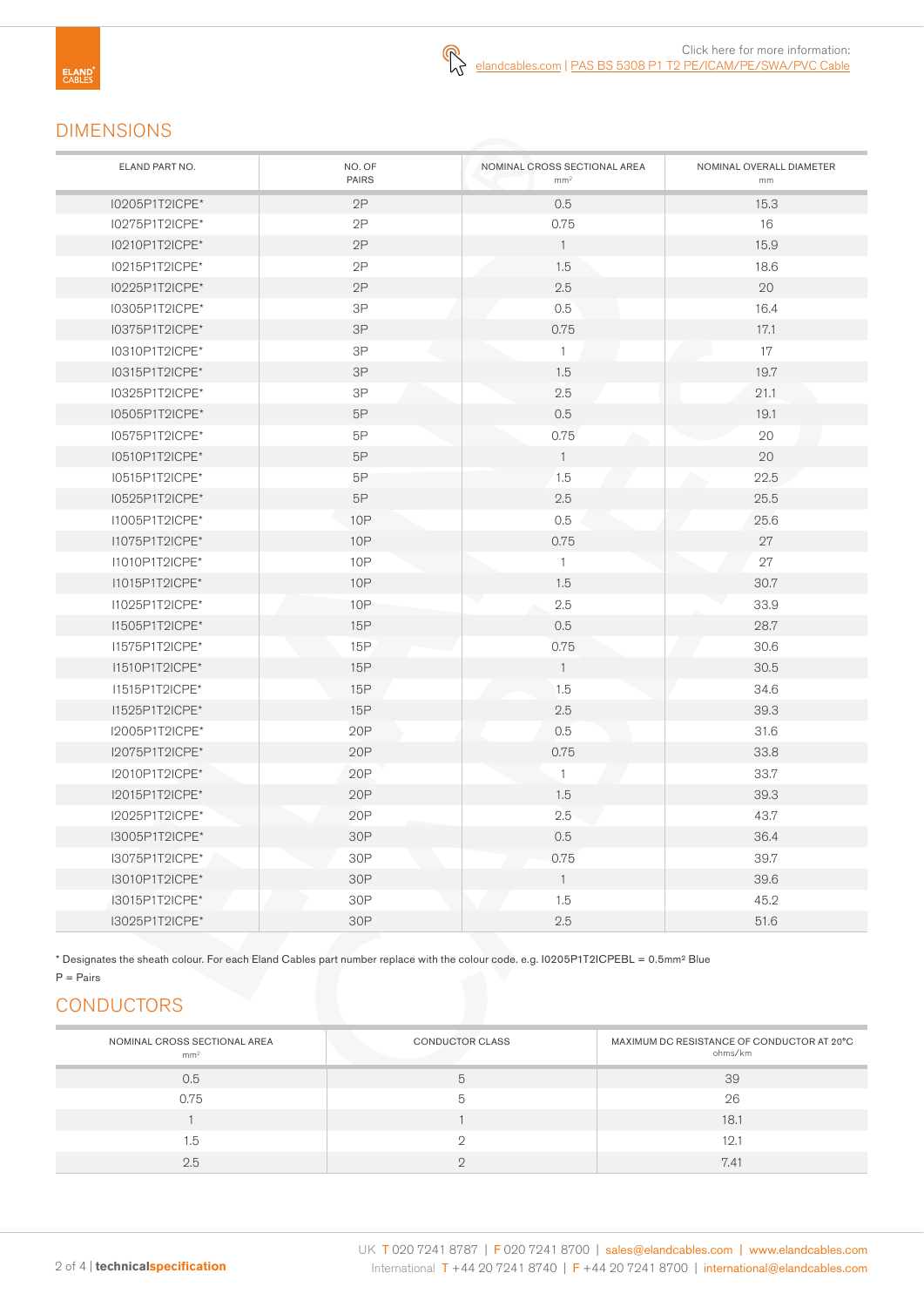

### ELECTRICAL CHARACTERISTICS

| NOMINAL CROSS<br><b>SECTIONAL AREA</b><br>mm <sup>2</sup> | MAXIMUM MUTUAL CAPACITANCE<br>pF/m    |                                                           |                                           | MINIMUM INSULATION<br>RESISTANCE AT 20°C<br>Gohms/km | MAXIMUM<br>L/R RATIO<br>µH/ohms |
|-----------------------------------------------------------|---------------------------------------|-----------------------------------------------------------|-------------------------------------------|------------------------------------------------------|---------------------------------|
|                                                           | Cables with Collective<br>Screen Only | 1 Pair, 2 Pairs, 1 Triple<br><b>Collectively Screened</b> | Cables with Individually<br>Screene pairs |                                                      |                                 |
| 0.5                                                       | 75                                    | 115                                                       | 115                                       | >5                                                   | 25                              |
| 0.75                                                      | 75                                    | 115                                                       | 115                                       | >5                                                   | 25                              |
|                                                           | 75                                    | 115                                                       | 115                                       | >5                                                   | 25                              |
| 1.5                                                       | 85                                    | 120                                                       | 120                                       | >5                                                   | 40                              |
| 2.5                                                       | 85                                    | 120                                                       | 120                                       | >5                                                   | 65                              |

### CORE IDENTIFICATION

| PAIR NO.                  | A WIRE           | <b>B WIRE</b>    |
|---------------------------|------------------|------------------|
| $\mathbf{1}$              | $\bullet$ Black  | Blue             |
| $\sqrt{2}$                | $\bullet$ Black  | Green            |
| $\ensuremath{\mathsf{3}}$ | Blue             | $\bullet$ Green  |
| $\overline{4}$            | $\bullet$ Black  | <b>Brown</b>     |
| $\mathbf 5$               | Blue             | <b>Brown</b>     |
| $\,6$                     | $\bullet$ Green  | <b>Brown</b>     |
| $\,7$                     | $\bullet$ Black  | $\bigcirc$ White |
| 8                         | $\bullet$ Blue   | O White          |
| $\hbox{9}$                | $\bullet$ Green  | $\bigcirc$ White |
| $10$                      | <b>Brown</b>     | $\bigcirc$ White |
| 11                        | $\bullet$ Black  | $\bullet$ Red    |
| 12                        | $\bullet$ Blue   | $\bullet$ Red    |
| 13                        | $\bullet$ Green  | $\bullet$ Red    |
| 14                        | <b>Brown</b>     | $\bullet$ Red    |
| 15                        | $O$ White        | $\bullet$ Red    |
| 16                        | $\bullet$ Black  | Orange           |
| 17                        | Blue             | Orange           |
| 18                        | Green            | Orange           |
| 19                        | <b>Brown</b>     | Orange           |
| $20\,$                    | $\bigcirc$ White | Orange           |
| 21                        | $\bullet$ Red    | Orange           |
| 22                        | $\bullet$ Black  | Yellow           |
| 23                        | $\bullet$ Blue   | ● Yellow         |
| 24                        | Green            | ● Yellow         |
| 25                        | <b>Brown</b>     | ● Yellow         |
| $26\,$                    | $\bigcirc$ White | Yellow           |
| 25                        | <b>Brown</b>     | ● Yellow         |
| 26                        | $\bigcirc$ White | ● Yellow         |
| 27                        | $\bullet$ Red    | ● Yellow         |
| ${\bf 28}$                | Orange           | Vellow           |
| 29                        | $\bullet$ Black  | $\bullet$ Grey   |
| 30                        | $\bullet$ Blue   | $\bullet$ Grey   |
| 31<br>32                  | $\bullet$ Green  | $\bullet$ Grey   |
| 33                        | <b>Brown</b>     | $\bullet$ Grey   |
| 34                        | $\bigcirc$ White | $\bullet$ Grey   |
|                           | $\bullet$ Red    | $\bullet$ Grey   |
| $35\,$                    | Orange           | $\bullet$ Grey   |